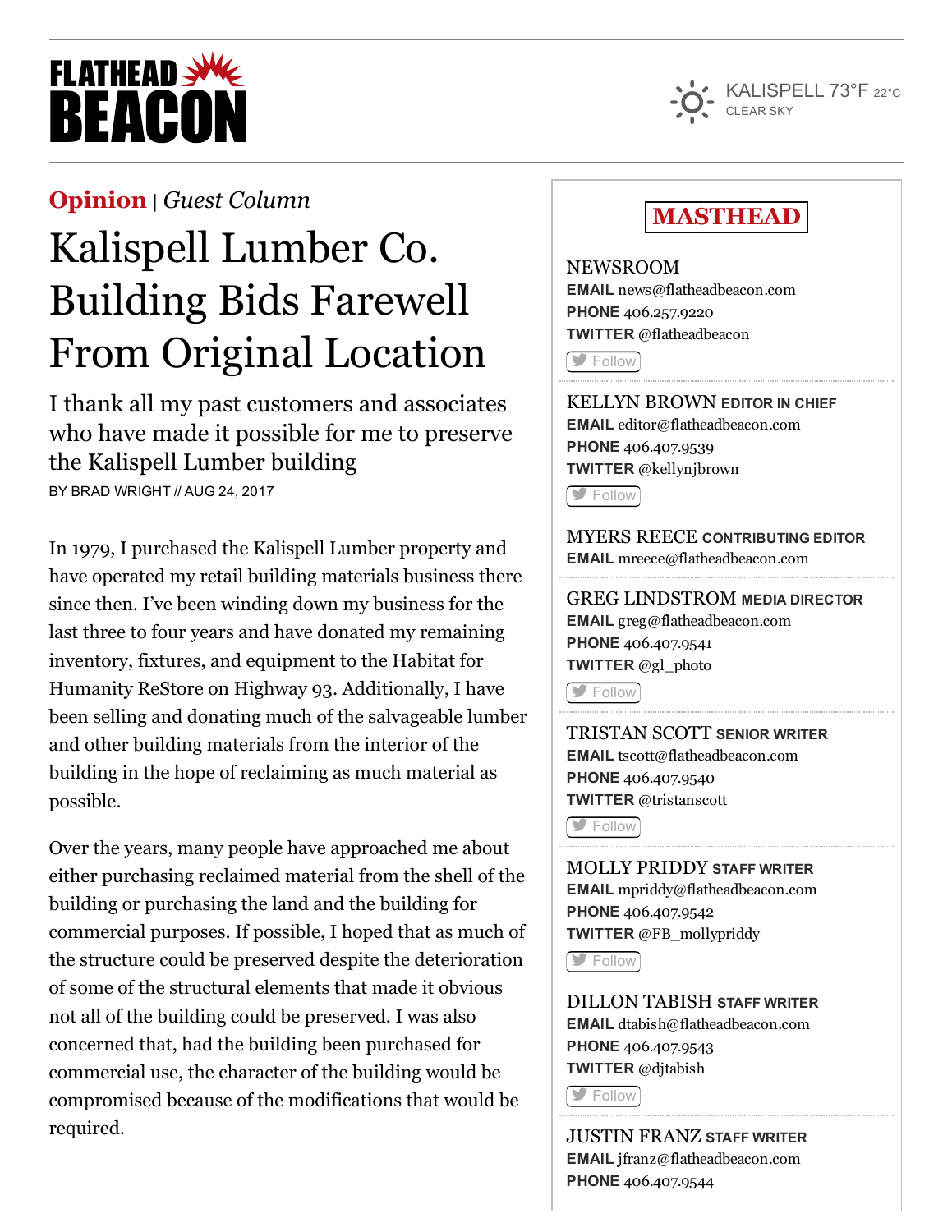I'm very grateful Tom and Kristin Davis were willing to purchase and preserve as much of the building as is reasonably possible and retain the essence of the structure without the modifications that would have affected its character. This is a substantial undertaking and I admire their determination to do this. I'm particularly pleased the public will be able to see the building with it being located near a major highway.

This would

be much more difficult without the assistance and expertise of Gary Delp from Heritage Timber. Gary has substantial experience in dismantling of larger structures like this efficiently and at an economical cost, and has been a tremendous help figuring out the logistics of this project.

Concerning what I intend to do with the site once the building has removed, I believe the next step is to allow the city to implement B3 zoning so the site can be marketed. My understanding is this process has begun and may be finished soon. I think this is critical to the redevelopment of Kalispell's core commercial area.

I helped in the continuation of the Westside TIF District, which is being used to remove the railroad tracks and make infrastructure improvements to the core area. I believe this is another component that will result in the revitalization of downtown Kalispell, just as the Kalispell Center Mall did many years ago.

My hope is that whoever acquires the site will put in a substantial investment that will once again be a local landmark, as the Kalispell Lumber building was before. This will provide impetus for further development in this area, as we've seen with other local commercial projects recently.

I thank all my past customers and associates who have made it possible for me to preserve the Kalispell Lumber building.

*Brad Wright has owned the Kalispell Lumber Co. since 1979.*

TWITTER @jfranz88 **[Follow](http://twitter.com/jfranz88)**